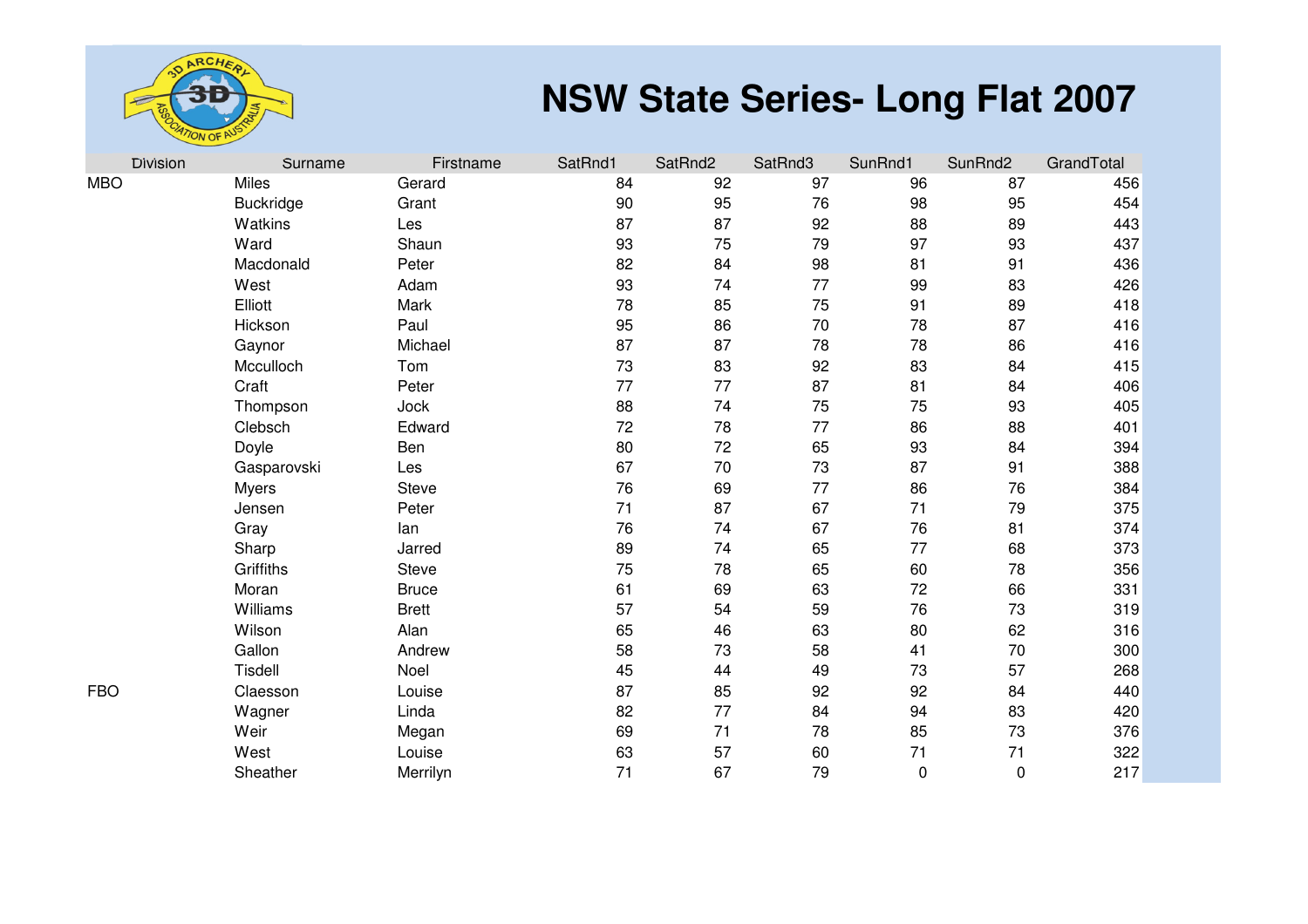

| Fryer           | Peter                                                                                                                                                                                                                                                                                                                                                                                                                                                                                                                                                                                                                                                                                                                                                                                                                                                                                                                                                                                                          | 97 | 100 | 100 | 91  | 93  | 481 |
|-----------------|----------------------------------------------------------------------------------------------------------------------------------------------------------------------------------------------------------------------------------------------------------------------------------------------------------------------------------------------------------------------------------------------------------------------------------------------------------------------------------------------------------------------------------------------------------------------------------------------------------------------------------------------------------------------------------------------------------------------------------------------------------------------------------------------------------------------------------------------------------------------------------------------------------------------------------------------------------------------------------------------------------------|----|-----|-----|-----|-----|-----|
| O'neill         | 78<br>Mike<br>86<br>98<br>96<br>Musgrove<br>Stephen<br>76<br>81<br>Donnelly<br>Robert<br>74<br>Elliott<br>85<br>lan<br>78<br>Voss<br>Anthony<br>88<br>Mcbride<br>97<br>75<br>Robert<br>90<br>Nicholls<br>79<br>Damian<br>95<br>Wells<br>55<br>Fenn<br>76<br>83<br>Frei<br>Kurt<br>76<br>77<br>Foster<br>Damien<br>87<br>78<br>Thompson<br>Jason<br><b>Hibbs</b><br>74<br>92<br>Noel<br>82<br>73<br>Thomas<br>lan<br>59<br>79<br>Olteanu<br>Jon<br>71<br>Davis<br>76<br>Andrew<br>87<br>62<br>Short<br>Phillip<br>66<br>54<br>Craft<br>Jamie<br>52<br>Lawler<br>34<br>Grant<br>40<br>59<br>Friend<br>Doug<br>51<br>18<br>Morrison<br>David<br>78<br>75<br>March<br>Tanya<br>65<br>71<br>Sally<br>Donnelly<br>76<br>61<br>Alam<br>Nicola<br>63<br>72<br>Cameron<br>Patricia<br>47<br>51<br>Mcfarlane<br>Judy<br>57<br>Kohlman<br>41<br>Bronwyn<br><b>Hibbs</b><br>23<br>48<br>Shirley<br>53<br>Smedley<br>36<br>Jenny<br>87<br>Miller<br>90<br>Barney<br>47<br>Ward<br>68<br>Dale<br>46<br>70<br>Kirkman<br>Owen |    | 93  | 97  | 101 | 455 |     |
|                 |                                                                                                                                                                                                                                                                                                                                                                                                                                                                                                                                                                                                                                                                                                                                                                                                                                                                                                                                                                                                                |    |     | 74  | 91  | 88  | 447 |
|                 |                                                                                                                                                                                                                                                                                                                                                                                                                                                                                                                                                                                                                                                                                                                                                                                                                                                                                                                                                                                                                |    |     | 92  | 91  | 98  | 438 |
|                 |                                                                                                                                                                                                                                                                                                                                                                                                                                                                                                                                                                                                                                                                                                                                                                                                                                                                                                                                                                                                                |    |     | 95  | 92  | 90  | 436 |
|                 |                                                                                                                                                                                                                                                                                                                                                                                                                                                                                                                                                                                                                                                                                                                                                                                                                                                                                                                                                                                                                |    |     | 91  | 76  | 90  | 423 |
|                 |                                                                                                                                                                                                                                                                                                                                                                                                                                                                                                                                                                                                                                                                                                                                                                                                                                                                                                                                                                                                                |    |     | 78  | 83  | 70  | 403 |
|                 |                                                                                                                                                                                                                                                                                                                                                                                                                                                                                                                                                                                                                                                                                                                                                                                                                                                                                                                                                                                                                |    |     | 68  | 79  | 84  | 400 |
|                 |                                                                                                                                                                                                                                                                                                                                                                                                                                                                                                                                                                                                                                                                                                                                                                                                                                                                                                                                                                                                                |    |     | 78  | 82  | 88  | 398 |
|                 |                                                                                                                                                                                                                                                                                                                                                                                                                                                                                                                                                                                                                                                                                                                                                                                                                                                                                                                                                                                                                |    |     | 81  | 73  | 80  | 393 |
|                 |                                                                                                                                                                                                                                                                                                                                                                                                                                                                                                                                                                                                                                                                                                                                                                                                                                                                                                                                                                                                                |    |     | 73  | 79  | 85  | 390 |
|                 |                                                                                                                                                                                                                                                                                                                                                                                                                                                                                                                                                                                                                                                                                                                                                                                                                                                                                                                                                                                                                |    |     | 60  | 82  | 78  | 385 |
|                 |                                                                                                                                                                                                                                                                                                                                                                                                                                                                                                                                                                                                                                                                                                                                                                                                                                                                                                                                                                                                                |    |     | 76  | 68  | 70  | 380 |
|                 |                                                                                                                                                                                                                                                                                                                                                                                                                                                                                                                                                                                                                                                                                                                                                                                                                                                                                                                                                                                                                |    |     | 63  | 76  | 85  | 379 |
|                 |                                                                                                                                                                                                                                                                                                                                                                                                                                                                                                                                                                                                                                                                                                                                                                                                                                                                                                                                                                                                                |    |     | 89  | 70  | 78  | 375 |
|                 |                                                                                                                                                                                                                                                                                                                                                                                                                                                                                                                                                                                                                                                                                                                                                                                                                                                                                                                                                                                                                |    |     | 64  | 81  | 80  | 372 |
|                 |                                                                                                                                                                                                                                                                                                                                                                                                                                                                                                                                                                                                                                                                                                                                                                                                                                                                                                                                                                                                                |    |     | 68  | 73  | 72  | 362 |
|                 |                                                                                                                                                                                                                                                                                                                                                                                                                                                                                                                                                                                                                                                                                                                                                                                                                                                                                                                                                                                                                |    |     | 73  | 51  | 54  | 298 |
|                 |                                                                                                                                                                                                                                                                                                                                                                                                                                                                                                                                                                                                                                                                                                                                                                                                                                                                                                                                                                                                                |    |     | 68  | 75  | 64  | 293 |
|                 |                                                                                                                                                                                                                                                                                                                                                                                                                                                                                                                                                                                                                                                                                                                                                                                                                                                                                                                                                                                                                |    |     | 67  | 50  | 76  | 292 |
|                 |                                                                                                                                                                                                                                                                                                                                                                                                                                                                                                                                                                                                                                                                                                                                                                                                                                                                                                                                                                                                                |    |     | 44  | 43  | 43  | 199 |
|                 |                                                                                                                                                                                                                                                                                                                                                                                                                                                                                                                                                                                                                                                                                                                                                                                                                                                                                                                                                                                                                |    |     | 70  | 77  | 81  | 381 |
|                 |                                                                                                                                                                                                                                                                                                                                                                                                                                                                                                                                                                                                                                                                                                                                                                                                                                                                                                                                                                                                                |    |     | 74  | 77  | 83  | 370 |
|                 |                                                                                                                                                                                                                                                                                                                                                                                                                                                                                                                                                                                                                                                                                                                                                                                                                                                                                                                                                                                                                |    |     | 74  | 61  | 84  | 356 |
|                 |                                                                                                                                                                                                                                                                                                                                                                                                                                                                                                                                                                                                                                                                                                                                                                                                                                                                                                                                                                                                                |    |     | 44  | 88  | 80  | 347 |
|                 |                                                                                                                                                                                                                                                                                                                                                                                                                                                                                                                                                                                                                                                                                                                                                                                                                                                                                                                                                                                                                |    |     | 64  | 53  | 59  | 274 |
|                 |                                                                                                                                                                                                                                                                                                                                                                                                                                                                                                                                                                                                                                                                                                                                                                                                                                                                                                                                                                                                                |    |     | 58  | 54  | 49  | 259 |
|                 |                                                                                                                                                                                                                                                                                                                                                                                                                                                                                                                                                                                                                                                                                                                                                                                                                                                                                                                                                                                                                |    |     | 62  | 62  | 61  | 256 |
|                 |                                                                                                                                                                                                                                                                                                                                                                                                                                                                                                                                                                                                                                                                                                                                                                                                                                                                                                                                                                                                                |    |     | 38  | 54  | 64  | 245 |
|                 |                                                                                                                                                                                                                                                                                                                                                                                                                                                                                                                                                                                                                                                                                                                                                                                                                                                                                                                                                                                                                |    |     | 95  | 90  | 85  | 447 |
|                 |                                                                                                                                                                                                                                                                                                                                                                                                                                                                                                                                                                                                                                                                                                                                                                                                                                                                                                                                                                                                                |    |     | 85  | 86  | 76  | 362 |
|                 |                                                                                                                                                                                                                                                                                                                                                                                                                                                                                                                                                                                                                                                                                                                                                                                                                                                                                                                                                                                                                |    |     | 81  | 62  | 80  | 339 |
| <b>Butschek</b> | Paul                                                                                                                                                                                                                                                                                                                                                                                                                                                                                                                                                                                                                                                                                                                                                                                                                                                                                                                                                                                                           | 61 | 44  | 57  | 62  | 66  | 290 |
| Mann            | lan                                                                                                                                                                                                                                                                                                                                                                                                                                                                                                                                                                                                                                                                                                                                                                                                                                                                                                                                                                                                            | 54 | 60  | 28  | 64  | 52  | 258 |
| Kolk            | Richard                                                                                                                                                                                                                                                                                                                                                                                                                                                                                                                                                                                                                                                                                                                                                                                                                                                                                                                                                                                                        | 53 | 47  | 44  | 33  | 60  | 237 |
|                 |                                                                                                                                                                                                                                                                                                                                                                                                                                                                                                                                                                                                                                                                                                                                                                                                                                                                                                                                                                                                                |    |     |     |     |     |     |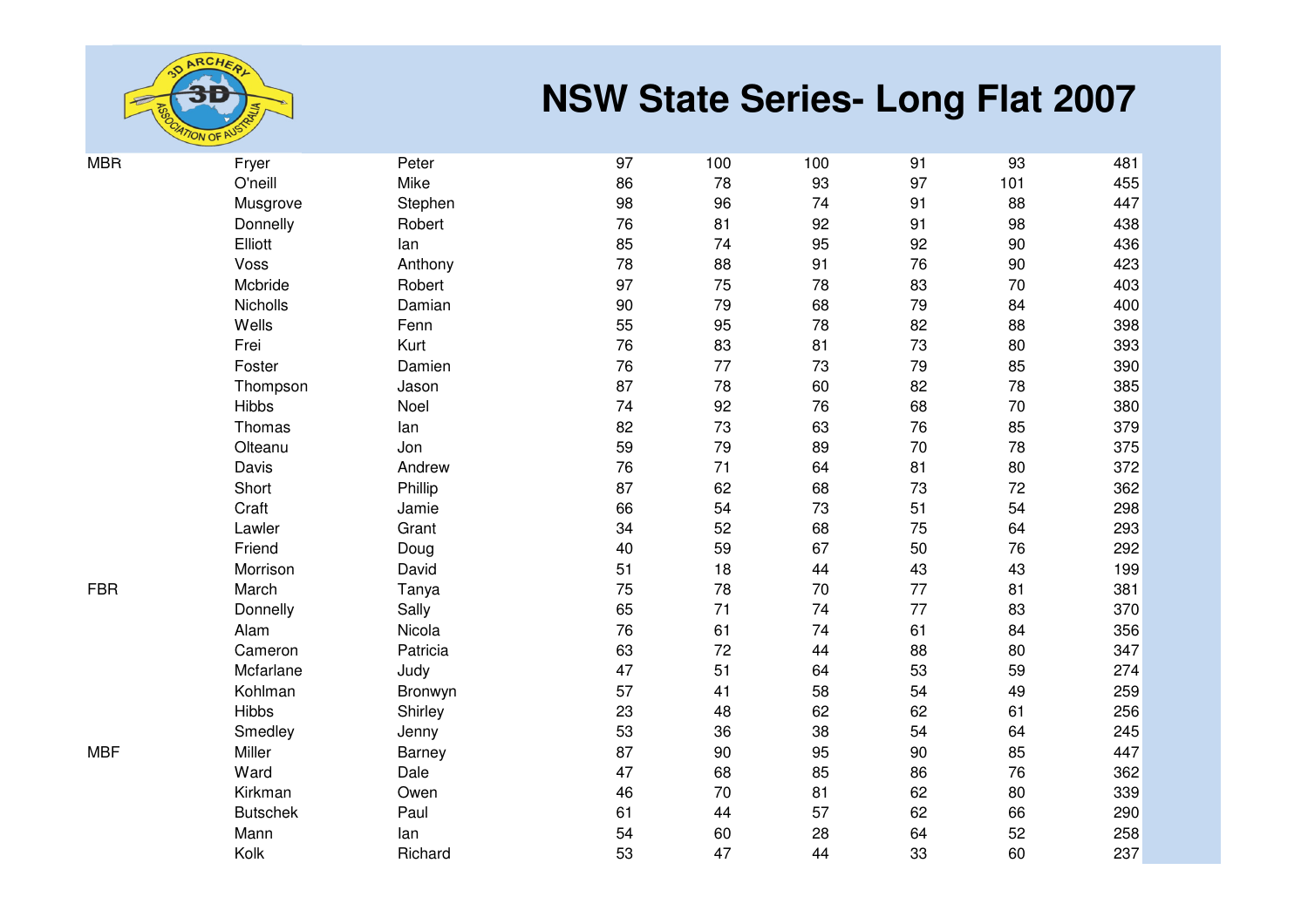

| <b>FBF</b>  | <b>Miller</b>  | Kate     | 72        | 67        | 74          | 86          | 81          | 380 |
|-------------|----------------|----------|-----------|-----------|-------------|-------------|-------------|-----|
|             | Warner         | Tracey   | 68        | 69        | 78          | 84          | 56          | 355 |
|             | Hoschke        | Cathy    | 44        | $70\,$    | 35          | 51          | 62          | 262 |
| <b>MCU</b>  | Stephenson     | John     | 51        | 48        | 70          | 65          | 74          | 308 |
| <b>FU</b>   | Thompson       | Fenny    | 66        | 69        | 80          | 78          | 90          | 383 |
| <b>RU</b>   | Greenwood      | Phil     | 81        | 86        | 78          | 61          | 74          | 380 |
|             | Peck           | Karl     | 40        | 72        | 62          | 83          | 83          | 340 |
|             | Honess         | Bill     | 79        | 59        | 33          | 65          | 73          | 309 |
|             | Williams       | Neah     | 30        | 54        | 61          | 67          | 48          | 260 |
|             | Gillard        | John     | 61        | 46        | 38          | 53          | 59          | 257 |
|             | Kimball        | Suzanne  | 43        | 49        | 23          | 33          | 42          | 190 |
| RA          | Finger         | Hannes   | $\pmb{0}$ | $\pmb{0}$ | $\mathbf 0$ | 51          | 41          | 92  |
| <b>TRAD</b> | Walker         | John     | 54        | 59        | 55          | 77          | 73          | 318 |
|             | Digweed        | Neil     | 43        | 31        | 54          | 56          | 41          | 225 |
|             | Alcorn         | AI       | 38        | 41        | 23          | 51          | 43          | 196 |
| HC          | <b>Summers</b> | lan      | 91        | 92        | 84          | 87          | 93          | 447 |
|             | Clarkson       | Walter   | 95        | 82        | 86          | 90          | 70          | 423 |
|             | Smtih          | Lee      | 85        | 83        | 85          | 77          | 91          | 421 |
|             | Scarlett       | Murray   | 82        | 78        | 91          | 86          | 74          | 411 |
|             | Mastrippolito  | Eric     | 80        | 77        | 83          | 87          | 80          | 407 |
|             | Monoghan       | Leon     | 72        | 80        | 69          | 85          | 74          | 380 |
|             | March          | Shaun    | 65        | 70        | 76          | 79          | 76          | 366 |
|             | Coote          | Steven   | 64        | 78        | 62          | 74          | 70          | 348 |
|             | Scheffer       | Sander   | 53        | 62        | 75          | 53          | 85          | 328 |
|             | Schrader       | David    | 75        | 55        | 41          | 77          | 64          | 312 |
|             | Sly            | Malcolm  | 56        | 65        | 66          | 63          | 62          | 312 |
|             | Willmore       | Benjamin | 53        | 54        | 66          | 56          | 65          | 294 |
|             | Marks          | Steve    | 32        | 60        | 62          | 67          | 60          | 281 |
|             | Lantry         | Robert   | 55        | 63        | 41          | 57          | 58          | 274 |
|             | Tattoli        | Michael  | 57        | 46        | 41          | 44          | 57          | 245 |
|             | Mcnulty        | Stephen  | 60        | 56        | 72          | $\mathbf 0$ | $\mathbf 0$ | 188 |
|             | Jonson         | Paul     | 65        | $\pmb{0}$ | 46          | 32          | $\pmb{0}$   | 143 |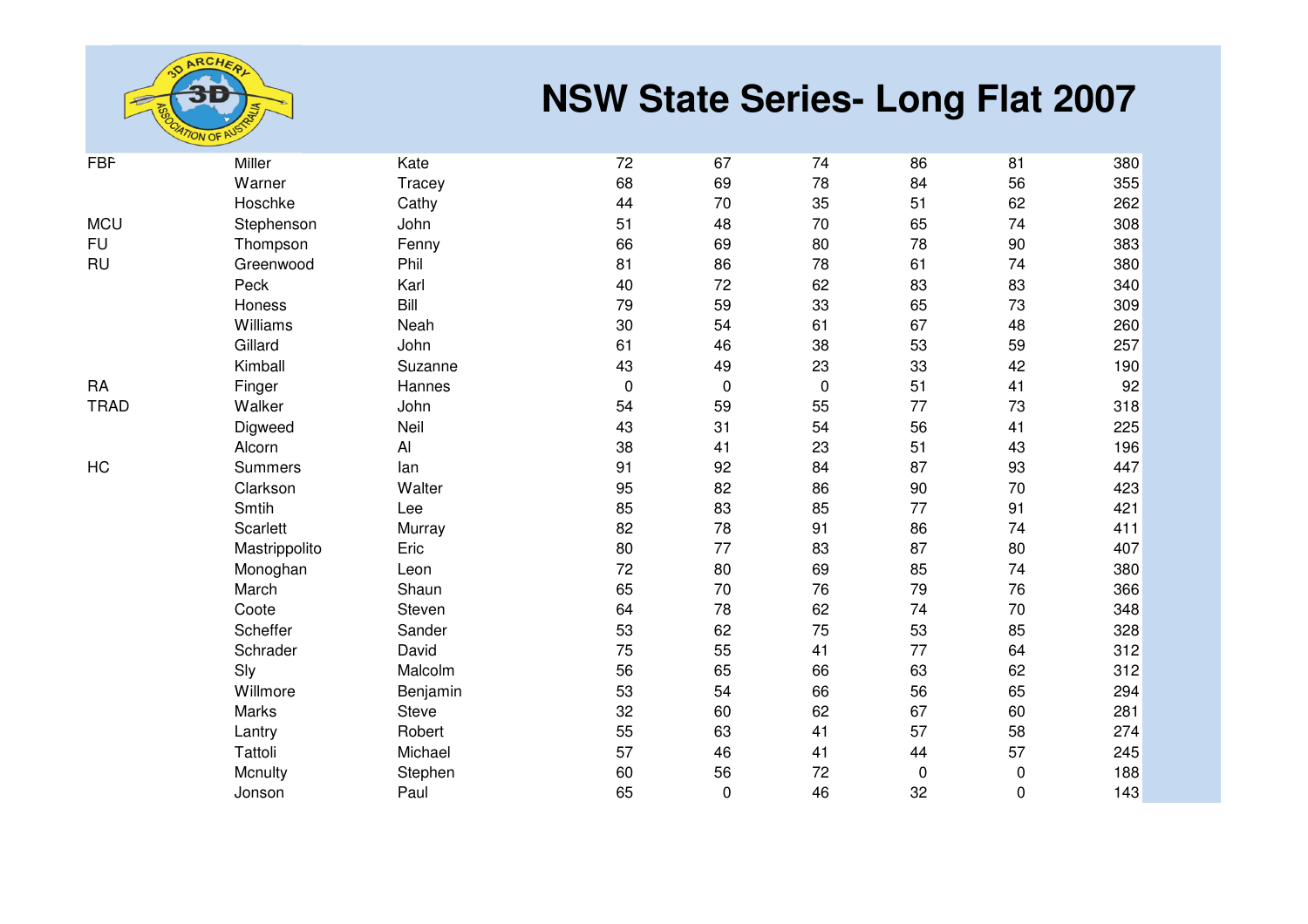

| <b>MSR</b>      | Campbell   | lan         | 99 | 85 | 83          | 88        | 95          | 450 |
|-----------------|------------|-------------|----|----|-------------|-----------|-------------|-----|
|                 | Carney     | Jack        | 82 | 95 | 89          | 94        | 89          | 449 |
|                 | Cornish    | Ron         | 87 | 89 | 87          | 85        | 89          | 437 |
|                 | Dawson     | Garry       | 81 | 73 | 82          | 94        | 98          | 428 |
|                 | Muller     | Dieter      | 92 | 76 | 91          | 74        | 94          | 427 |
|                 | Wakely     | Chris       | 77 | 75 | 86          | 68        | 84          | 390 |
|                 | Geaney     | Col         | 86 | 71 | 57          | 78        | 80          | 372 |
|                 | Rowsell    | <b>Mick</b> | 68 | 71 | 62          | 81        | 86          | 368 |
|                 | Thompson   | Jeff        | 54 | 82 | 76          | 62        | 83          | 357 |
|                 | Melit      | Kim         | 79 | 69 | 62          | 60        | 87          | 357 |
|                 | Hailes     | Rod         | 61 | 73 | 67          | 80        | 66          | 347 |
|                 | Sheather   | Terry       | 76 | 80 | 73          | $\pmb{0}$ | $\pmb{0}$   | 229 |
| <b>YMF</b>      | Ward       | Cameron     | 52 | 59 | 66          | 81        | 77          | 335 |
|                 | Donnelly   | Ethan       | 56 | 48 | 87          | 59        | 66          | 316 |
|                 | Crabtree   | Shane       | 57 | 54 | 72          | 59        | 59          | 301 |
|                 | Lawler     | Jessie      | 33 | 44 | 57          | 58        | 48          | 240 |
| <b>YMR13-14</b> | March      | Jacob       | 73 | 81 | 87          | 87        | 87          | 415 |
|                 | Mcfarlane  | Callum      | 79 | 78 | 81          | 80        | 71          | 389 |
|                 | Stephenson | Brandon     | 75 | 79 | 75          | 76        | 81          | 386 |
|                 | Elliott    | Matthew     | 65 | 63 | 68          | 98        | 89          | 383 |
|                 | Mcbride    | James       | 65 | 71 | 81          | 86        | 67          | 370 |
|                 | Craft      | Zach        | 64 | 57 | 64          | 65        | 69          | 319 |
|                 | Gallen     | Brandon     | 64 | 62 | 57          | 67        | 68          | 318 |
|                 | Kirkman    | Brandon     | 60 | 39 | 77          | 78        | 57          | 311 |
|                 | Hickson    | Reilly      | 73 | 67 | 68          | 29        | 67          | 304 |
|                 | Wilton     | John        | 40 | 32 | $\mathbf 0$ | $\pmb{0}$ | $\mathbf 0$ | 72  |
| <b>YMR15-17</b> | Smedley    | James       | 98 | 75 | 90          | 95        | 92          | 450 |
|                 | Scarlett   | Ben         | 93 | 93 | 79          | 78        | 87          | 430 |
|                 | Firth      | Mitchell    | 74 | 85 | 72          | 78        | 64          | 373 |
|                 | Baker      | Jake        | 57 | 57 | 52          | 51        | 90          | 307 |
|                 | Warren     | Craig       | 56 | 41 | 73          | 65        | 44          | 279 |
|                 | Tribbia    | Alex        | 46 | 44 | 46          | 57        | 48          | 241 |
| YF              | Elliott    | Jessica     | 90 | 81 | 85          | 97        | 93          | 446 |
|                 | Elliott    | Hayley      | 72 | 86 | 82          | 72        | $\pmb{0}$   | 312 |
|                 | Gaynor     | Vanessa     | 57 | 48 | 62          | 49        | 62          | 278 |